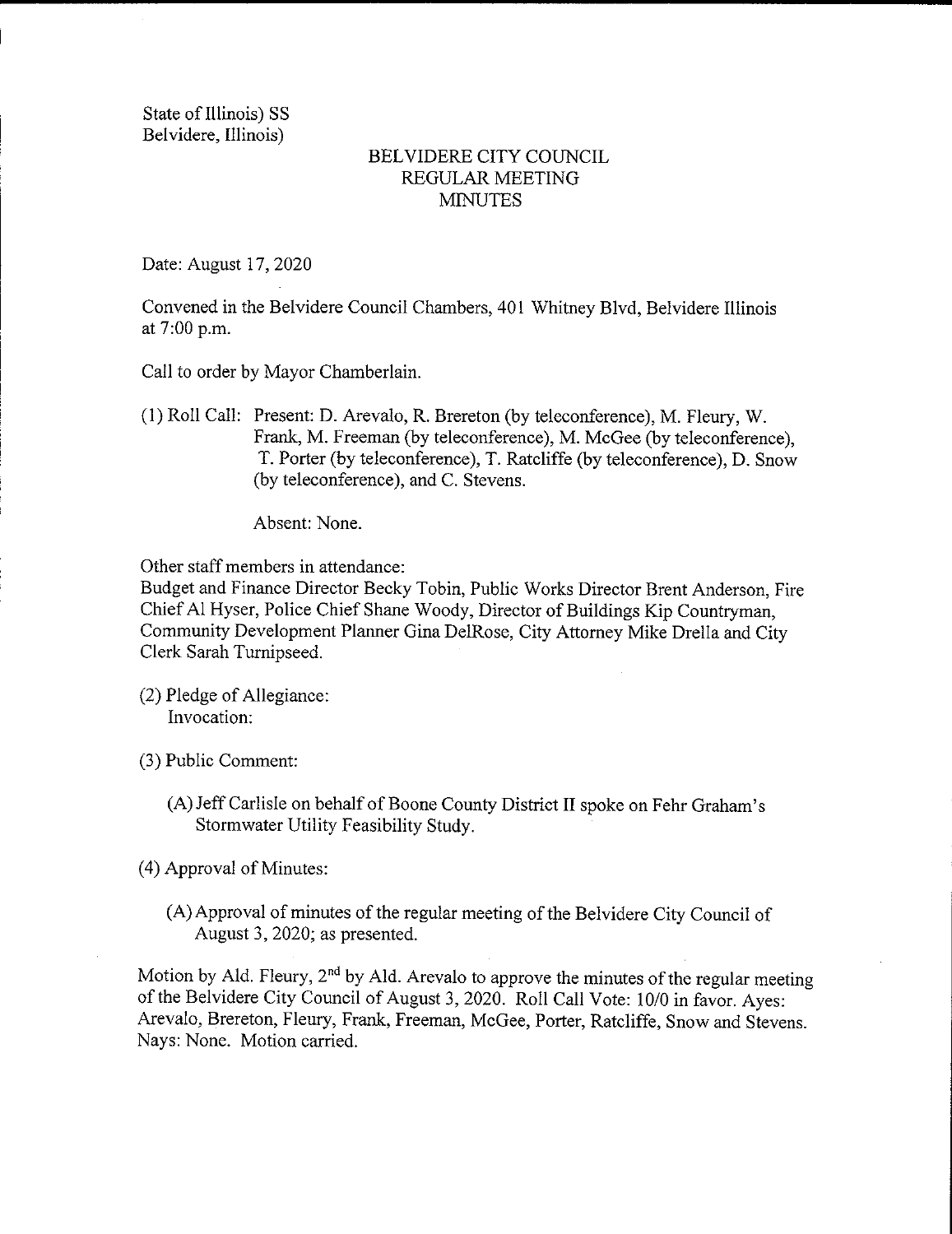5) Public Hearing: Annexation Agreement— Cemetery Association of Belvidere.

Mayor Chamberlain opened public hearing at 7:09 p.m. and read publication that appeared in the Boone County Journal on July 31, 2020. Mayor Chamberlain asked if there was anyone present to address the public hearing, there being none the public hearing closed at 7:11p.m.

6) Special Messages and Proclamations:

A) Report of Growth Dimensions by Executive Director Pam Lopez- Fettes.

(7) Approval of Expenditures: General  $&$  Special Fund Expenditures: \$2,583,957.56 Water& Sewer Fund Expenditures: \$ 472,249. 16

Motion by Ald. Arevalo, 2<sup>nd</sup> by Ald. Fleury to approve the General & Special Fund Expenditures in the amount of \$2,583,957.56. Discussion took place. Roll Call Vote: 10/0 in favor. Ayes: Brereton, Fleury, Frank, Freeman, McGee, Porter, Ratcliffe, Snow, Stevens and Arevalo. Nays: None. Motion carried.

Motion by Ald. Arevalo, 2<sup>nd</sup> by Ald. Stevens to approve the Water & Sewer Fund Expenditures in the amount of \$472, 249. 16. Roll Call Vote: 10/0 in favor. Ayes: Fleury, Frank, Freeman, McGee, Porter, Ratcliffe, Snow, Stevens, Arevalo and Brereton. Nays: None. Motion carried.

8) Committee Reports and Minutes of City Officers:

- A) Monthly Report of Belvidere Police Department Overtime for July 2020.
- B) Monthly Report of Belvidere Fire Department Overtime for July 2020.
- C) Monthly Report of Community Development Department/ Planning Department for July 2020.
- D) Monthly Report of Building Department Revenues, Residential Building Permits and Case Reports for July 2020.
- E) Monthly General Fund Report for July 2020.
- (F) Monthly Water/Sewer Fund Report July 2020.
- G) Monthly Financial Report for July 2020.
- H) Monthly CD Investments for July 2020.
- I) Minutes of Planning and Zoning Commission of August 11, 2020.

Let the record show these reports were placed on file.

J) Minutes of Committee of the Whole— Building, Planning and Zoning and Public Works of August 10, 2020.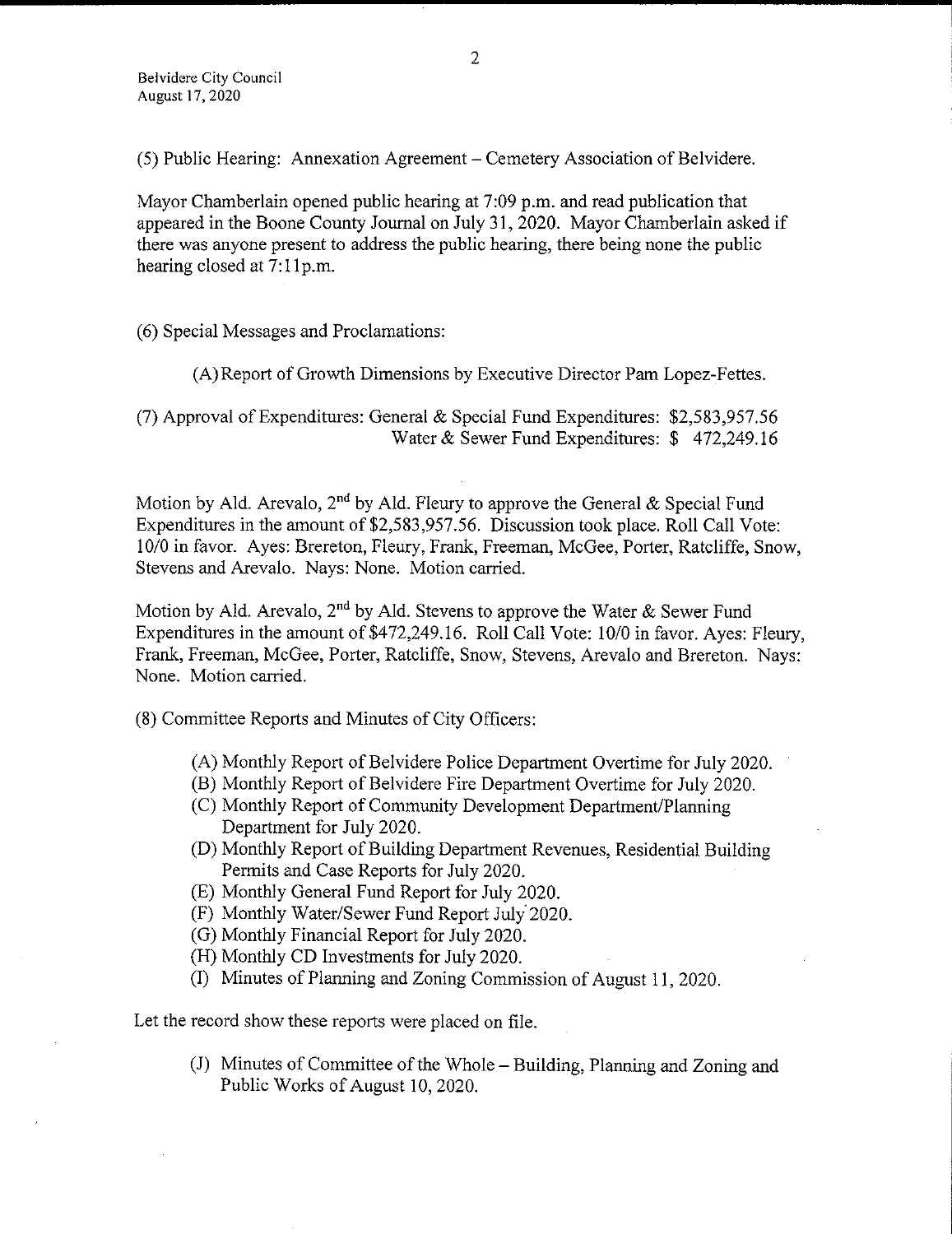Motion by Ald. Arevalo,  $2<sup>nd</sup>$  by Ald. Stevens to approve the minutes of Committee of the Whole – Building, Planning and Zoning and Public Works of August 10, 2020. Discussion took place. Roll Call Vote: 10/0 in favor. Ayes: Frank, Freeman, McGee, Porter, Ratcliffe, Snow, Stevens, Arevalo, Brereton and Fleury. Nays: None. Motion carried.

- 9) Unfinished Business:
	- (A) Ord.  $\text{\#492H} 2^{\text{nd}}$  Reading: An Ordinance Authorizing the Sale of a Municipal Parking Lot. (Former Manley lot) Tabled August 3, 2020. Parking Lot. (Former Manley lot)
	- $(B)$  Ord.#501H 2<sup>nd</sup> Reading: An Ordinance Authorizing the Execution of An Annexation Agreement Between the City of Belvidere and the Cemetery Association of Belvidere.

Motion by Ald. Stevens,  $2<sup>nd</sup>$  by Ald. Frank to approve Ordinance #501H. Roll Call Vote: 11/0 in favor. Ayes: Freeman, McGee, Porter, Ratcliffe, Snow, Stevens, Arevalo, Brereton, Fleury, Frank and Mayor Chamberlain. Nays: None. Motion carried.

(C) Ord.#502H  $-2<sup>nd</sup>$  Reading: An Ordinance Annexing Certain Territory Lying East of Fairgrounds Road and South of the Prairie Fields Park and Commonly Known as the Belvidere Cemetery to the City of Belvidere, Boone County, Illinois.

Motion by Ald. Arevalo,  $2<sup>nd</sup>$  by Ald. Stevens to approve Ordinance #502H. Roll Call Vote: 10/0 in favor. Ayes: McGee, Porter, Ratcliffe, Snow, Stevens, Arevalo, Brereton, Fleury, Frank and Freeman. Nays: None. Motion carried.

10) New Business:

- $(A)$  Ord. #503H 1<sup>st</sup> Reading: An Ordinance Granting a Special Use to Allow Indoor Commercial Entertainment ( Video Gaming) Within the GB, General Business District (396-400 W. Chrysler Drive).
- $(B)$  Ord. #504H 1<sup>st</sup> Reading: An Ordinance Authorizing the Sale of Certain Personal Property (Public Works 1979 Fair Snow Blower).

Let the record show that Ordinance #503H and #504H were placed on file for first reading.

C) Motion to Waive Rule 2- 88 Referral to Committees with respect to replacement of dewatering centrifuge VFD at WWTP.

Motion by Ald. Frank, 2nd by Ald. Stevens to Waive Rule 2- 88 Referral to Committees with respect to replacement of dewater centrifuge VFD at WWTP. Roll Call Vote: 10/0 in favor. Ayes: Porter, Ratcliffe, Snow, Stevens, Arevalo, Brereton, Fleury, Frank, Freeman and McGee. Nays: None. Motion carried.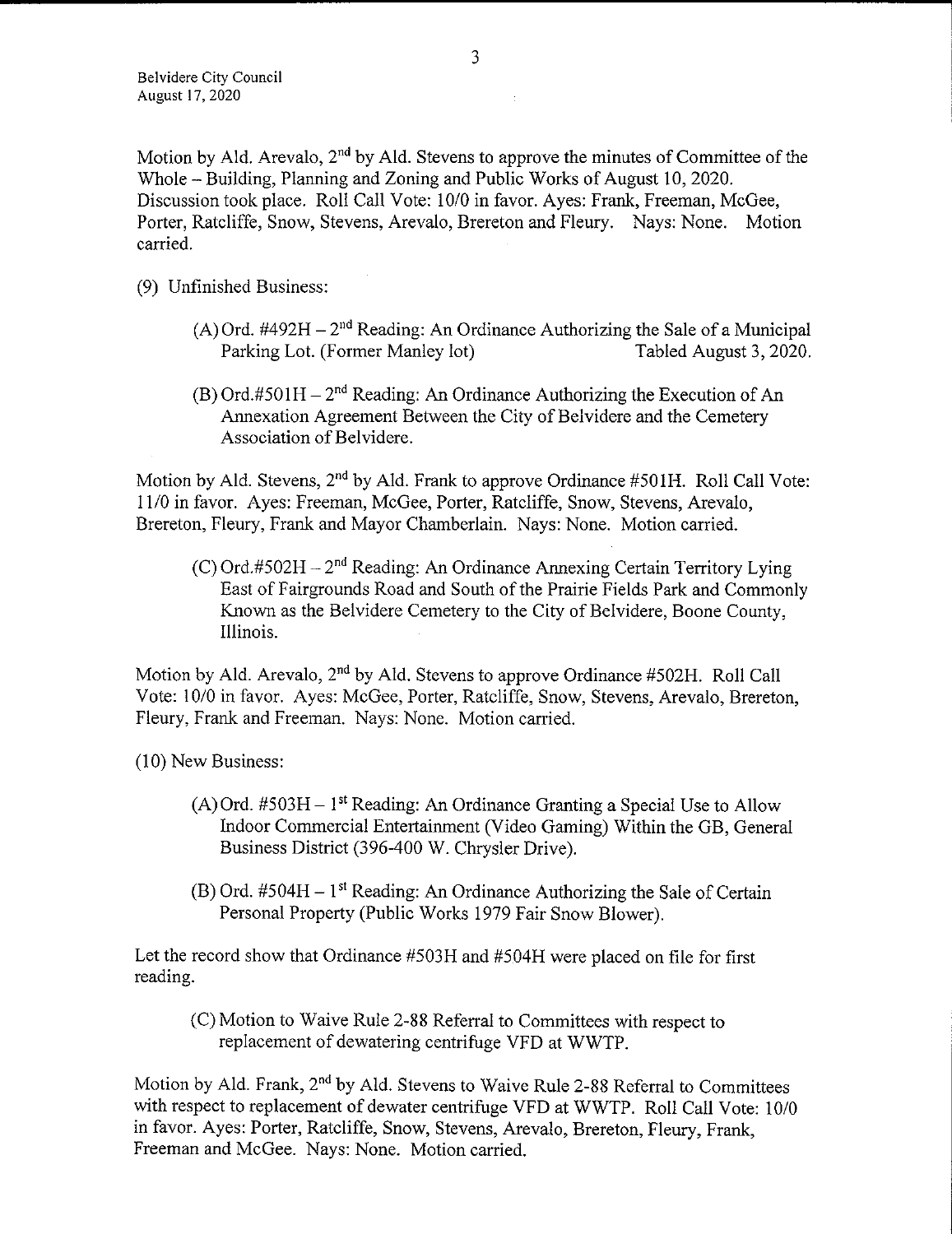D) Motion to approve the replacement of dewatering centrifuge VFD at <sup>a</sup> cost not to exceed \$13,800.00. This work will be paid for from the Sewer Depreciation Fund.

Motion by Ald. Arevalo,  $2<sup>nd</sup>$  by Ald. Fleury to approve the replacement of dewatering centrifuge VFD at a cost not to exceed \$13,800.00. This work will be paid for from the Sewer Depreciation Fund. Discussion took place. Roll Call Vote: 10/0 in favor. Ayes: Ratcliffe, Snow, Stevens, Arevalo, Brereton, Fleury, Frank, Freeman, McGee and Porter. Nays: None. Motion carried.

Motions forwarded from Committee of the Whole— Building, Planning and Zoning and Public Works of August 10, 2020.

- A) Motion to approve the proposal from the Cahoy Group, in the amount of 7,950.00, for pulling of the pump assembly at Well #4. This work will be paid for from the Water System Depreciation Account (#04-09). Roll Call Vote: 10/0 in favor. Ayes: Snow, Stevens, Arevalo, Brereton, Fleury, Frank, Freeman, McGee, Porter, and Ratcliffe. Nays: None Motion carried.
- (B) Motion to waive the bidding process for repairs to Well #4. Discussion took place. Roll Call Vote: 11/0 in favor. Ayes: Stevens, Arevalo, Brereton, Fleury, Frank, Freeman, McGee, Porter, Ratcliffe, Snow and Mayor Chamberlain. Nays: None. Motion carried.
- C) Motion to approve the proposal from Cahoy Group in the amount of \$85,097.00 for repairs to Well #4 as outlined in their proposal of August 10, 2020. This work will be paid for from the Water System Depreciation Account (#04-09). Discussion took place. Roll Call Vote: 10/0 in favor: Ayes: Arevalo, Brereton, Fleury, Frank, Freeman, McGee, Porter, Ratcliffe, Snow and Stevens. Nays: None. Motion carried.
- $(D)$  Motion to approve the construction services work order from Baxter  $\&$ Woodman, in an amount not-to-exceed \$329,750.00 for the MEB & Digester Rehabilitation Project at the WWTP. This work will be paid for from the Sewer Depreciation Account. Roll Call Vote: 10/0 in favor. Ayes: Brereton, Fleury, Frank, Freeman, McGee, Porter, Ratcliffe, Snow, Stevens and Arevalo. Nays: None. Motion carried.
- E) Motion to approve the proposal from Casper' <sup>s</sup> Truck Equipment, for a Larue D50 Snow Blower, in the amount of \$160,741.00. This equipment will be paid for from the Street Department Capital Fund (#41-5-752-8200). Discussion took place. Roll Call Vote: 10/0 in favor: Fleury, Frank, Freeman, McGee, Porter, Ratcliffe, Snow, Stevens, Arevalo and Brereton. Nays: None. Motion carried.